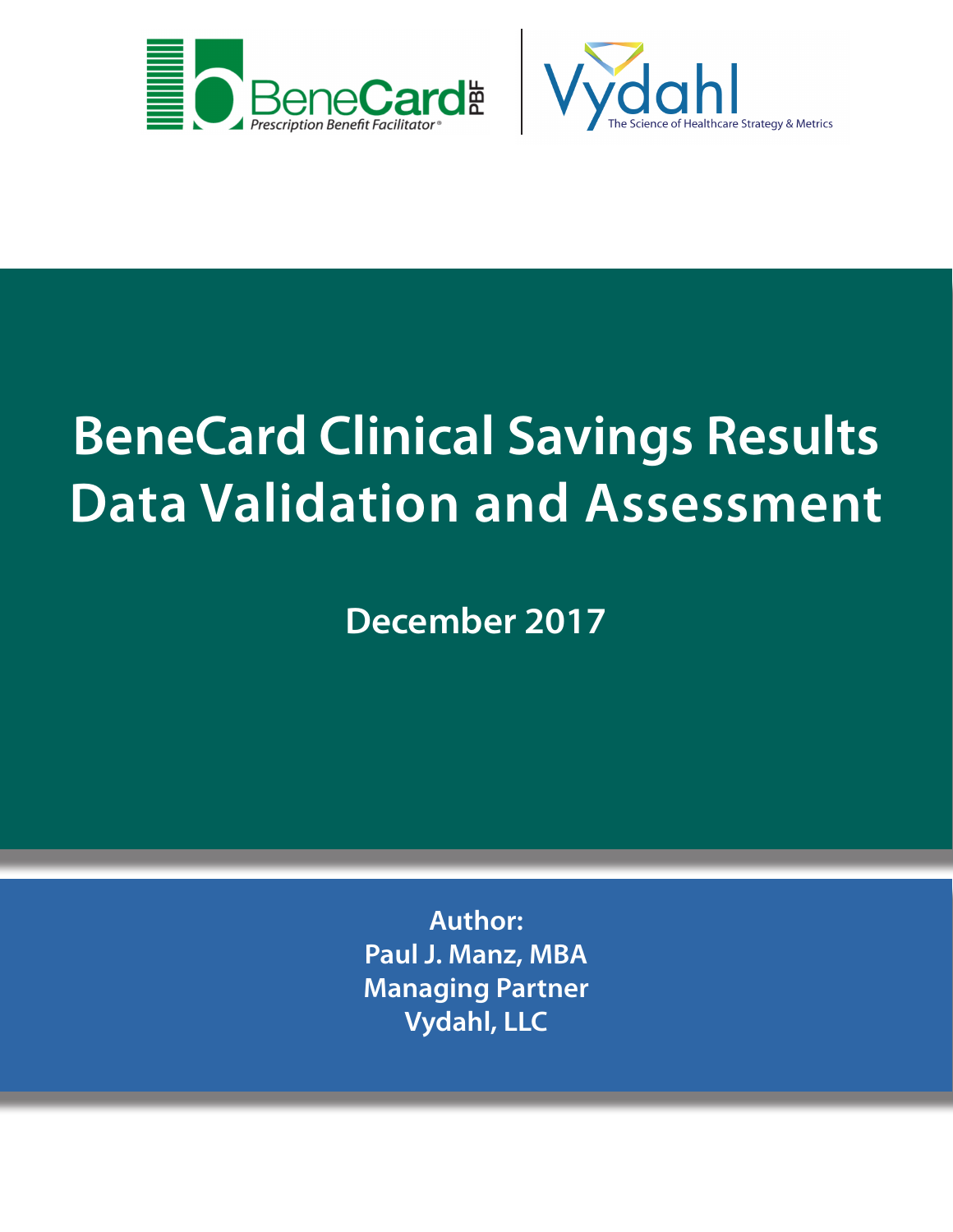# **BeneCard Clinical Savings Results Data Validation and Assessment**



# **Table of Contents**

| Page |
|------|
|      |
|      |
|      |
|      |
|      |
|      |
|      |
|      |
|      |
|      |
|      |
|      |
|      |
|      |
|      |
|      |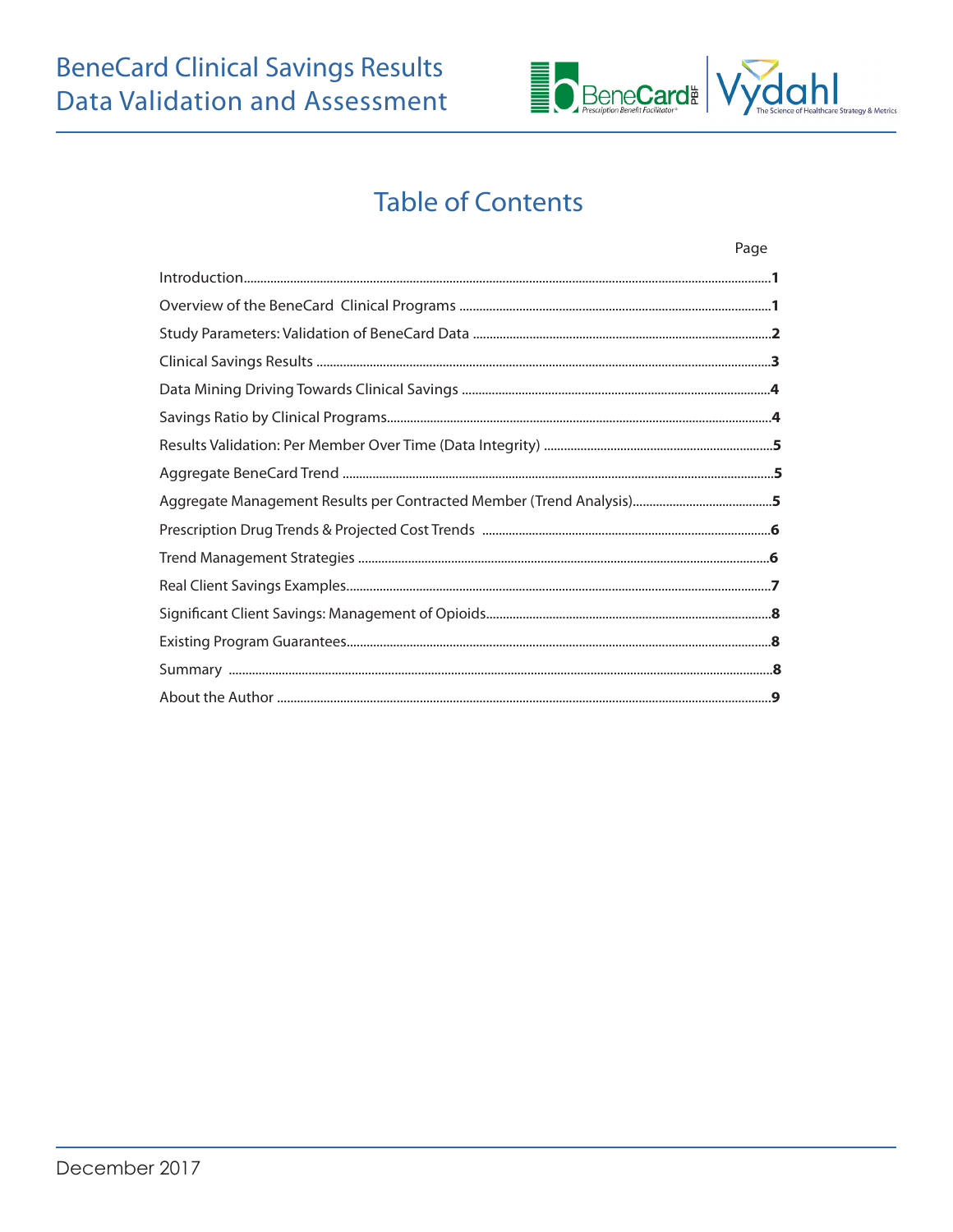

### Introduction

BeneCard Prescription Benefit Facilitator (PBF) is a full-service, independent pharmacy benefit manager (PBM). As detailed in this healthcare clinical savings assessment, BeneCard has outperformed industry healthcare cost averages, providing significant client savings year over year. The validated BeneCard -6% cost trend is based on plan paid expenditures for the one-year period from June 2016 to June 2017.

When evaluated against national reported trends for pharmacy benefit program costs (the cost expended year to year for a contracted member), BeneCard demonstrates superior performance. The national overall actual program cost trend in 2016 was 8.1% for the member population under 65 years of age, as reported by Segal Consulting.<sup>1</sup> For 2017, Segal anticipates a trend of 12% for the under 65 member population. In addition, as reported by a recent Conduent National Health Care Trend Survey (July 2017 analysis) covering 269 million members, the overall pharmacy benefit trend including both carve-out and carve-in plans is 10.9%; the overall carve-out only PBM trend is 10.2% annually.<sup>2</sup>

BeneCard offers a comprehensive suite of clinical oversight programs that the company describes as designed to provide smart, fully-integrated, fast, flexible, and precise claims processing. Its claims system technology has been built to identify waste and inappropriate or dangerous care, in order to maximize positive healthcare outcomes, drug safety, and proper medication use.

The Vydahl Group is an independent, leading healthcare data and analytics company. Vydahl was engaged to review BeneCard's data integration and reported clinical savings results, and to validate BeneCard's self-reported outcomes.

Rising prescription drug costs account for more than 22% of every premium dollar – outpacing physician, inpatient, and outpatient hospital services.<sup>3</sup>

As detailed in this document, our findings demonstrate that BeneCard has outperformed other PBMs in the market, as well as exceeded their existing client-level savings guarantees.

### Overview of the BeneCard Clinical Programs

BeneCard offers three levels of clinical control strategies to deliver effective prescription claims utilization management through oversight and intervention.

The programs incorporate clinically appropriate protocols based on all available member data and best practices for overall trend management. By implementing effective clinical programs, BeneCard has reduced healthcare spend for its plan sponsors, an outcome validated by Vydahl's independent analysis. As detailed in this document, BeneCard has outperformed national cost trends.

**b Precise Benefit Package -** Designed for efficient cost control:

- Provides thorough point of sale clinical utilization review, for safe and appropriate use of medications
- Identifies and prevents fraud, waste and abuse situations
- Keeps clients informed of industry news
- Educates members on lower cost alternatives
- Provides clinical guidance to clients through effec tive plan adjustments as needed to ensure goals are achieved.

**b Effective Benefit Package -** Designed to implement enhanced cost controls which deliver:

- Increased member education to ensure medica tions are used correctly
- Enhanced clinical protocols to provide better control
- Reduction of inappropriate utilization through member counseling and medication review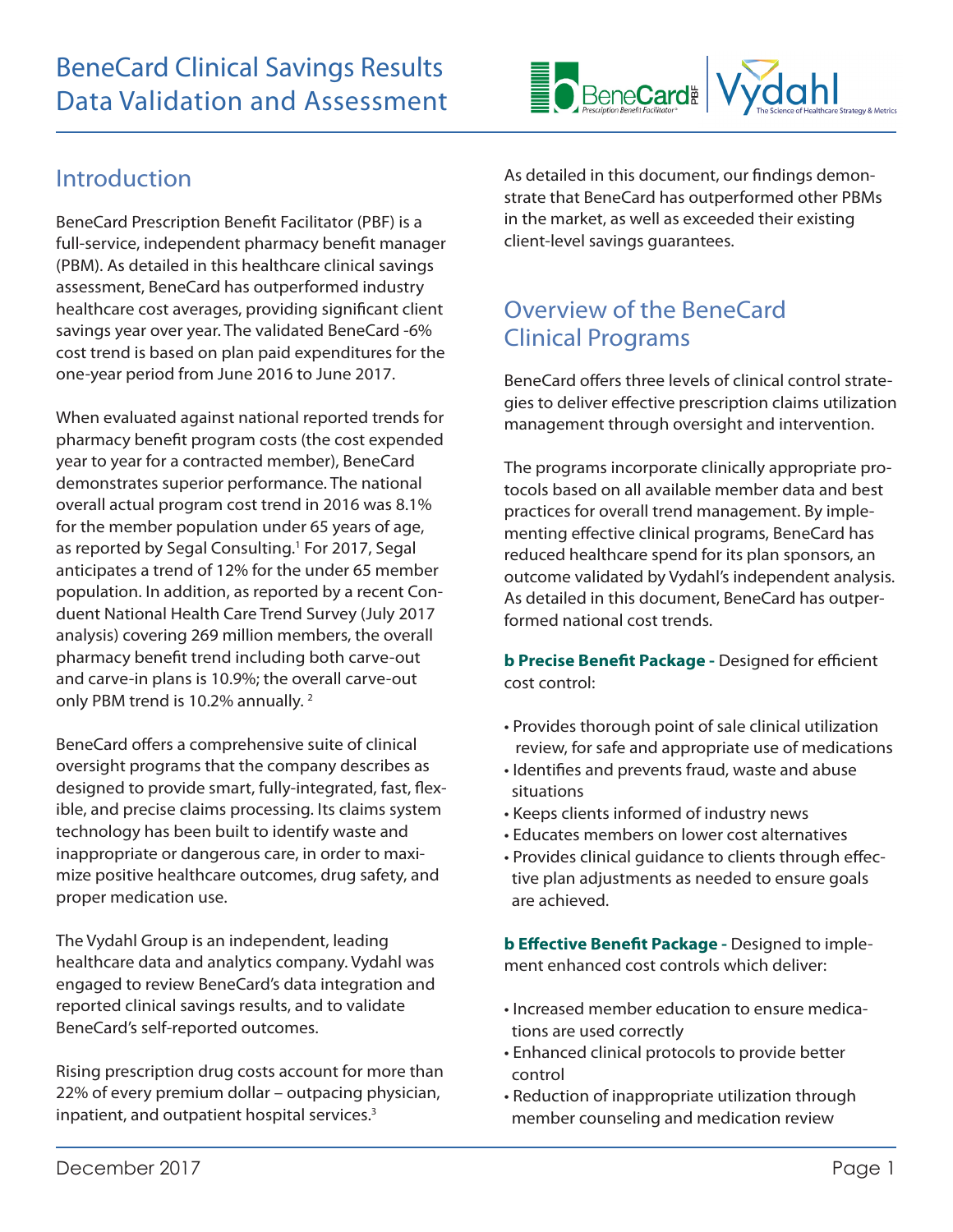

**b Intelligent Benefit Package -** Designed for an advanced clinical control strategy that incorporates medical data as well as functional medicine practice:

- Preemptive management solutions to predict future drug expenditures and clinical concerns
- Enhanced member care to increase adherence to medications and reduce hospitalizations
- BenePrecise Pharmacogenetic Testing (PGx) to facilitate optimal medication utilization for each member
- Patient education to help members lead healthy and productive lives through a focus on individual wellness and disease management

#### **Results of BeneCard's Programs:**

Based upon Vydahl's analysis of mid-year 2017 results, the savings passed on to plan sponsors have been significant. As confirmed by Vydahl, the year over year trends of -6% (June 2016-June 2017) outperformed national PBM trends and pharmacy health insurance trends. The savings compound over time, as BeneCard has lowered the first-year trend starting point and then maintains a lower trend annually.

### Study Parameters: Validation of BeneCard Data

#### **Overall Vydahl Testing Parameters**

Vydahl tested and verified that all data was complete and comprehensive. There were no data elements that were omitted. The trend numbers reported by BeneCard are accurate.

#### **Data Tested at the Plan Sponsor Group Level**

Vydahl's analysis validated the internal accuracy of BeneCard's reported clinical data at the group level, and observed no inconsistencies within the data set.

#### *To validate the steps taken by BeneCard to calculate the results of their clinical programs, Vydahl performed the following analysis:*

#### **Data Tested by Clinical Program**

The following clinical programs were reviewed and tested to the plan sponsor level for CY 2015 and CY 2016 in the described manner. Vydahl reviewed

the detailed results provided for each group, confirmed the summary statistical data, and created the analysis detailed in the report. Vydahl reviewed and analyzed the year to year accuracy of the data submitted.

**Prior Authorization:** Matched group-specific results to aggregate values.

**DUR High Dose:** Matched group-specific results to aggregate values.

**DUR:** Matched group-specific results to aggregate values.

**Quantity Limits:** Matched group-specific results to aggregate values.

**Step Therapy:** Matched group-specific results to aggregate values.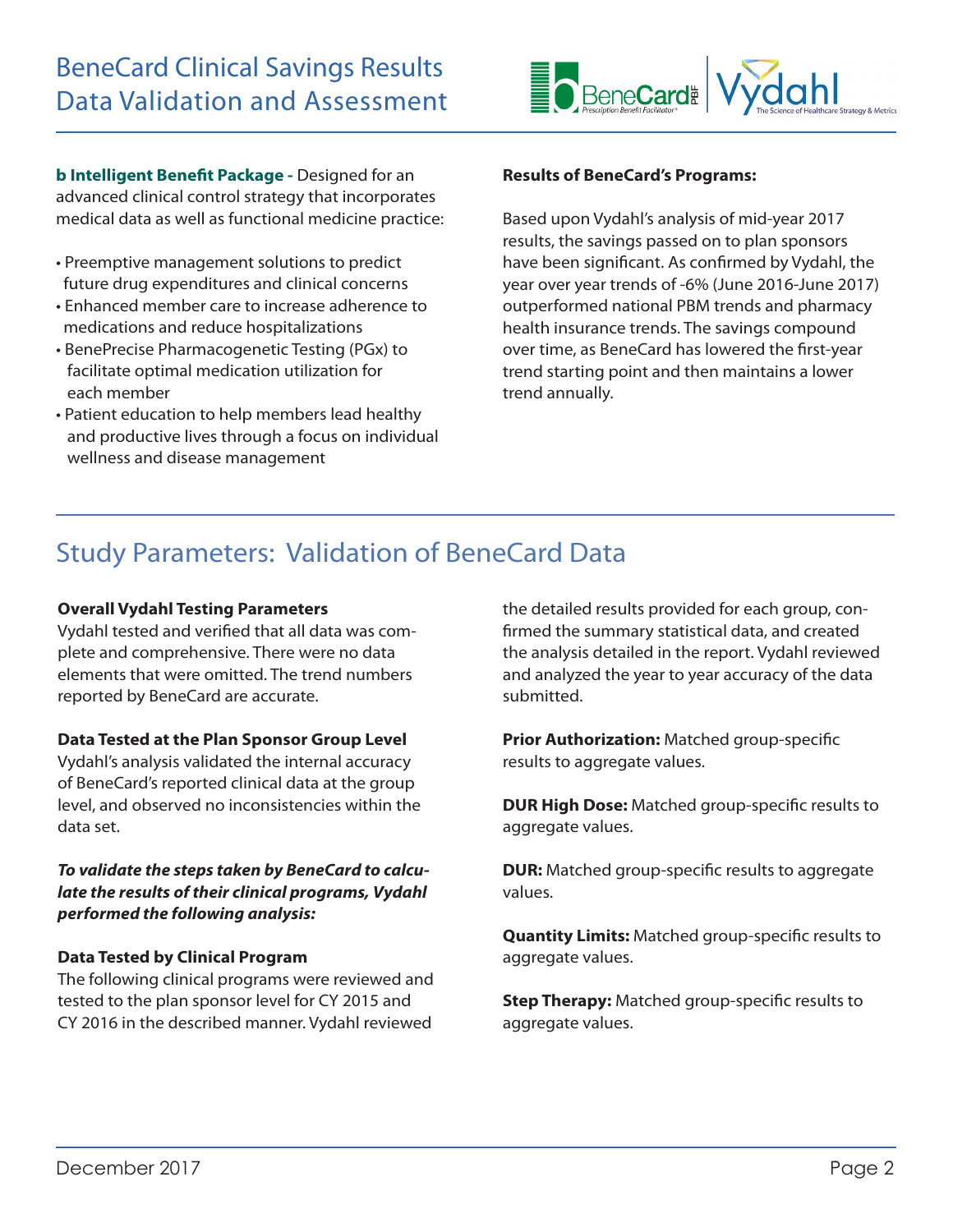

# Clinical Savings Results

**Through its prescription benefit management services, BeneCard has delivered savings to plan sponsors as evident in year to year trend analysis.** 

The savings amount reported by BeneCard is conservative, as it is based on single claims that were modified to more effective alternatives as the result of a BeneCard clinical program. These savings do not account for any potential future claims that may have otherwise been filled.

#### **Overall Savings Results:**

For CY 2015, the verified overall results produced savings of 15.67% of plan-paid amounts, equaling a savings of \$115 million.

The CY 2016 result was 18.36%, equaling a savings of \$234 million. This is an improvement of 2.69%, or an additional savings of \$119 million in 2016 compared to 2015.

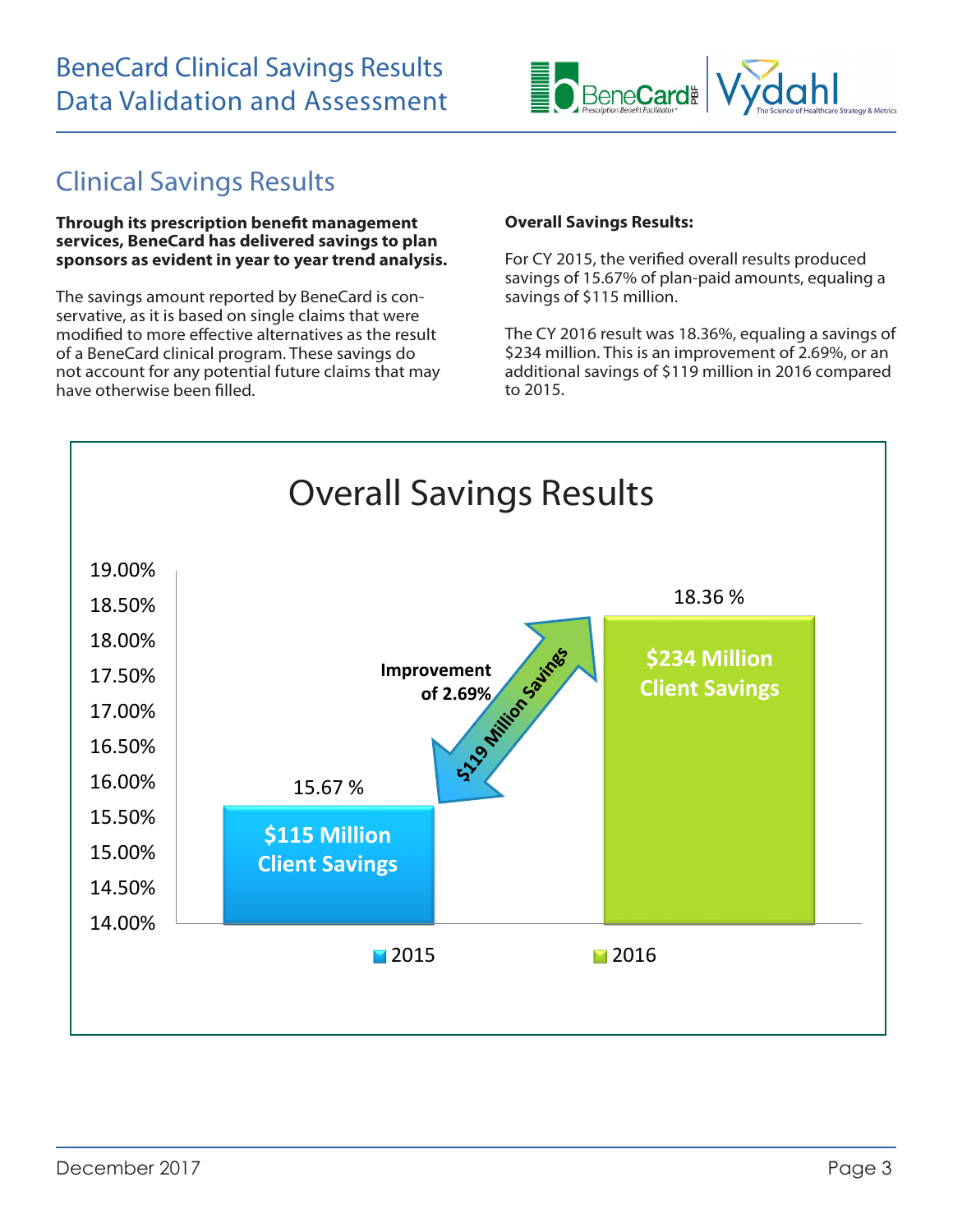

# Data Mining Driving Towards Clinical Savings

BeneCard performs data mining on all claims for the purpose of identifying clinical considerations and utilization patterns that may present a concern. Early identification of potential issues allows for intervention to prevent or mitigate negative consequences for plan sponsors and members. BeneCard further utilizes data-mining procedures to ensure that clinical program protocols remain current with the most recent FDA drug approvals. Analysis of claims as

part of this process incorporates information such as region, medication usage, medication quantity, and expected drug pipeline changes to proactively identify areas that require attention. BeneCard uses the resulting information to enhance clinical edits and ensure safe and appropriate use of medications. This proactive management is a differentiator from other PBMs that protects clients from large cost increases and market changes.

# Savings Ratio by Clinical Programs

As a result of clinical data mining efforts between 2015 and 2016, BeneCard added a number of new programs to the existing suite of services. The new programs and enhanced clinical protocols included a tightening of quantity limits for certain therapeutic categories, such as opioids and other controlled substances, based on safety concerns. These changes focused on member well-being and delivered cost savings for plan sponsors. This impacted the distribution of quantity limits and prior authorization metrics as shown in the following charts.

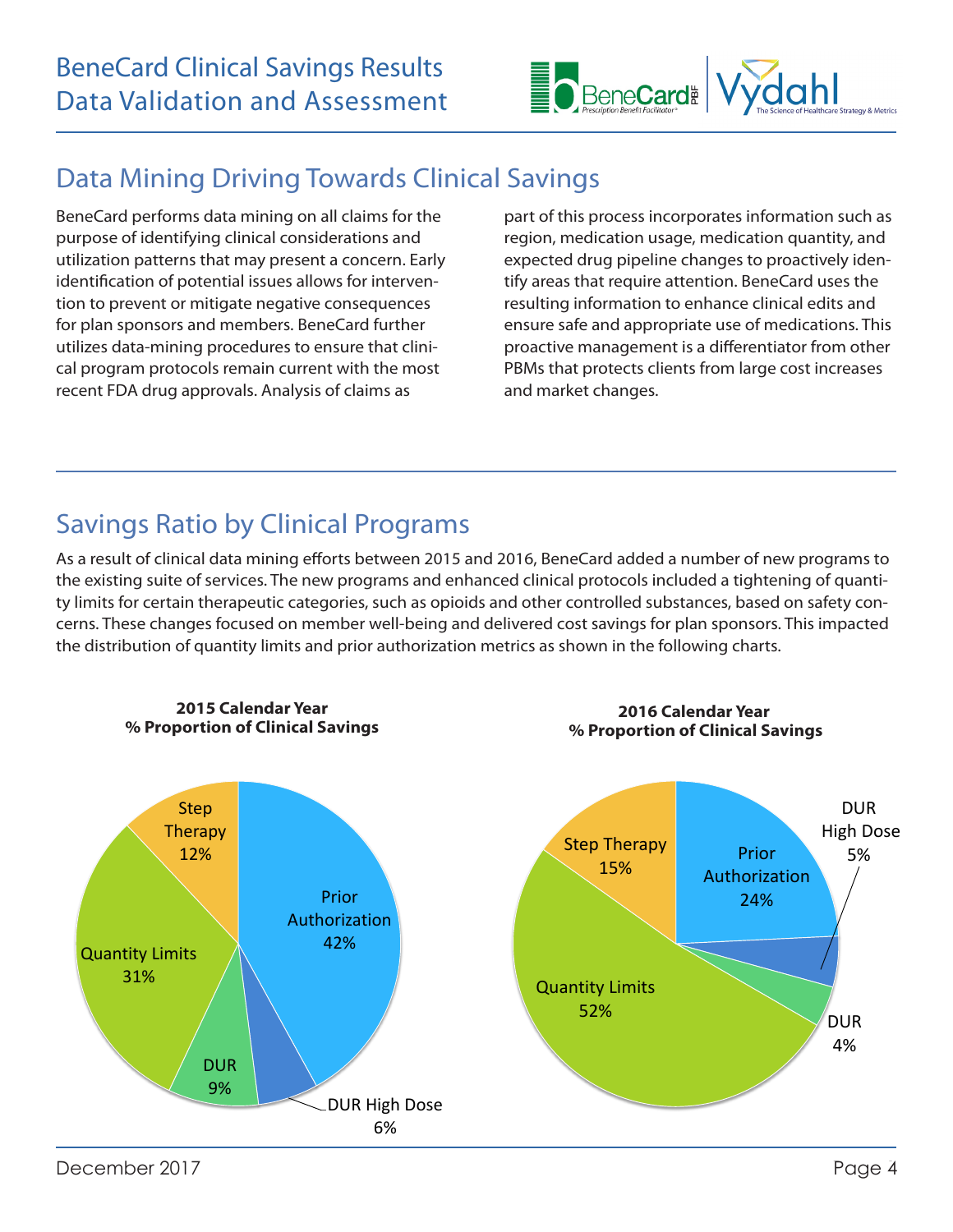

### Results Validation: Per Member Over Time (Data Integrity)

**Per-Contracted-Member Total Cost:** Based upon the utilization and unit price values provided, the per-contracted-member total costs reported were 100% accurate.

**Utilization Per Contract:** Reviewed for all groups reported and determined to be 100% accurate.

**Unit Price Per Rx: Reviewed for all groups reported** and determined to be 100% accurate.

### Aggregate BeneCard Trend\*

The chart below shows annualized trend for BeneCard from June 2016 to June 2017 to be -6% for all groups, far exceeding the performance of other PBM self-reported results.

### Aggregate Management Results per Contracted Member (Trend Analysis)

The data Vydahl reviewed included self-funded commercial plan sponsor groups directly contracted with BeneCard. Due to the statistical volatility of smaller groups, Vydahl separated the groups into two categories: those with over 1,000 contracted members, and those with under 1,000 contracted members.

Historical trend includes the impact of unit price as well as drug utilization, leading to the resulting PMPM trend. This analysis included 12 months of claims with dates of service ending in June 2017. BeneCard's clinical management programs have generated prescription cost savings in excess of the nationally reported trends.

**Based upon a Vydahl review of BeneCard's data, which determined the average cost per contracted member per month, a 1% pharmacy cost improvement equates to \$10,000 in savings per year, for every 1,000 members.**

| <b>Aggregate Per Member Trend Report Analysis</b><br>Annualized Trend June 2016-June 2017 |                             |
|-------------------------------------------------------------------------------------------|-----------------------------|
| <b>Large Group Trend</b><br>(Over 1,000 contracted lives)                                 | $(negative) - 6.36 percent$ |
| <b>Small Group Trend</b><br>(Under 1,000 contracted lives)                                | positive 1.13 percent       |
| <b>Total</b>                                                                              | $(negative) - 6 percent$    |

\* Note: Trend is a comparison of one year to the next, listed as a percentage change. This includes, in the chart above, the impact of both the unit price and drug utilization per contract member trend.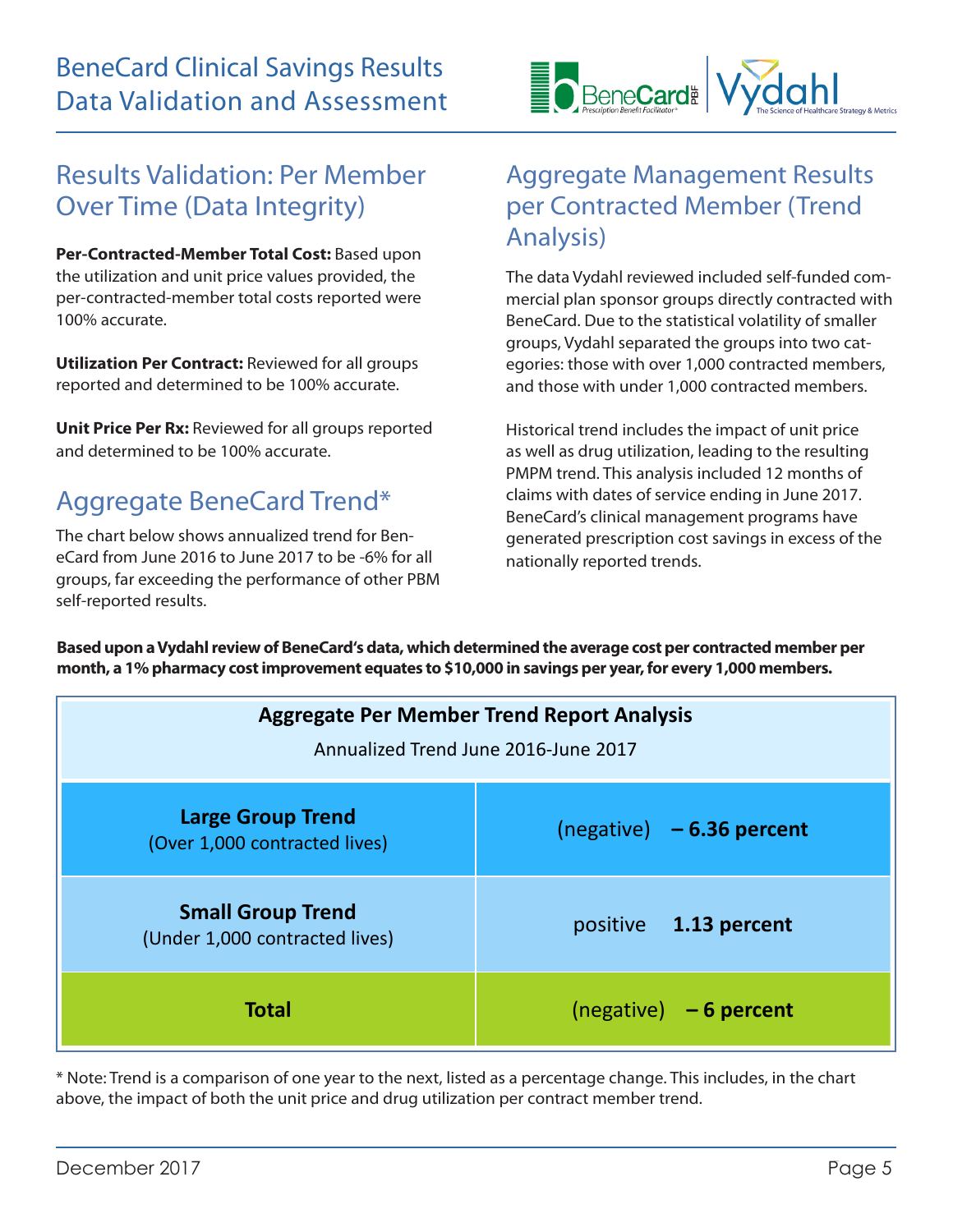

# Prescription Drug Trends & Projected Cost Trends 1,2

**National Trends:** Based on a recent report by Segal Consulting (see below), the overall projected national trend for active and retirees under age 65 is 11.6% for 2017, and 10.3% in 2018.<sup>1</sup> As reported by a recent Conduent National Health Care Trend Survey (July 2017 analysis) covering 269 million members, the overall pharmacy benefit trend including both carve-out and carve-in plans is 10.9%; the overall carve-out PBM trend is 10.2% annually.<sup>2</sup>



Compared to the national trend results published by Conduent and Segal, BeneCard is delivering a trend that results in savings of 16% to 17% on its book of business.

### Trend Management Strategies

BeneCard clinical programs – including Formulary and DUR Management, Generic Maximization, Therapy Management, and Specialty Drug Management – contribute to BeneCard's successful trend control. BeneCard has an extensive management processes in place to review utilization reports for anomalies, and to stay ahead of potentially problematic utilization patterns that could arise. The review is conducted daily to look for trends and variations in utilization by region across the country, changes to quantities being dispensed, and changes to trends within therapeutic categories as well as specific medications. Putting safety and utilization control together at the forefront of clinical program management not only protects the member, but helps the financial viability of the plan and pays dividends long term.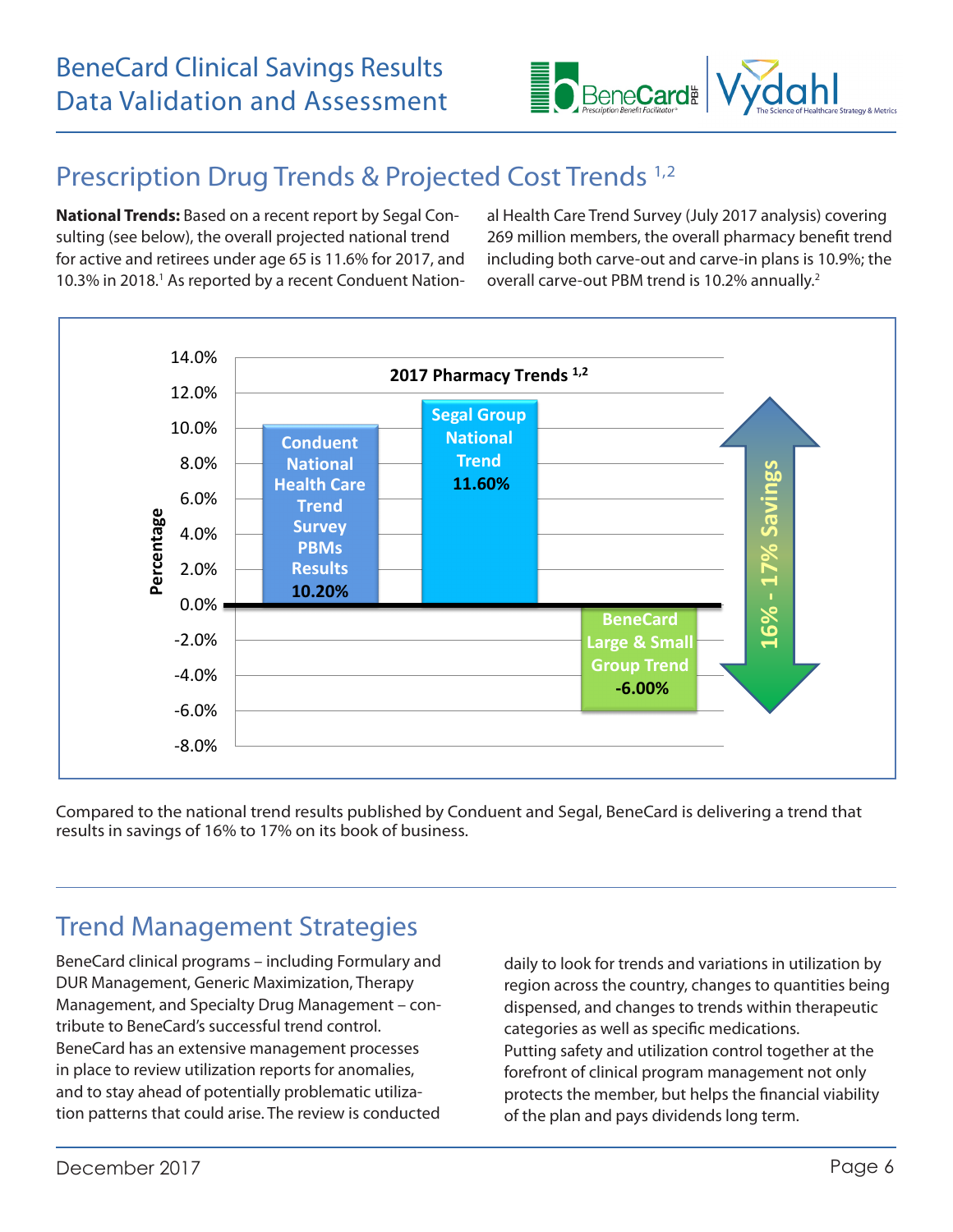# Real Client Savings Examples

**BeneCard has far outperformed the national results.**  Segal Consulting projects the unit price trend projection for prescription drugs to be approximately 9% in 2018.<sup>1</sup> The increasing cost of prescription drugs makes managing utilization and overall expenditures even more challenging. Please see specific examples detailed below showing how BeneCard is successful with overall trend management given the current market complexities.

#### Client Example 1 Fire Fighters, Pennsylvania

**A plan sponsor with 3 years BeneCard experience, covering approximately 2,900 lives per year.**  Based on a comparison of the group's current trend to the industry average, BeneCard has delivered \$2.4 million in savings over the past three years. This group's program included Prior Authorization, Quantity Limits, and Step Therapy. Quantity Limits drove the majority of savings, accounting for 73% of all savings dollars.

#### Client Example 2

#### Union Association, New York, NY

**A plan sponsor with 7 years BeneCard experience, covering approximately 47,000 lives per year.**  This group has achieved significant savings with BeneCard, based on a comparison of the group's trend results against the industry average trend. From 2010 to 2016, the plan sponsor realized savings of \$41.5 million. Programs included Prior Authorization, Quantity Limits, and Step Therapy. Savings distribution amongst the clinical programs was: 34% from Prior Authorizations; 12% from DUR; 27% from Quantity Limits; and 27% from Step Therapy.

#### Client Example 3

#### Law Enforcement Association, Harrisburg, PA

**A plan sponsor with 2 years BeneCard experience, covering approximately 8,000 lives per year.** The group has recently achieved a pharmacy trend of -2.29% (January-June 2017). This low trend is driven by Prior Authorization, DUR, Quantity Limits and Step Therapy programs. During CY 2016, these programs generated savings of roughly \$7.9 million.

#### Client Example 4 Insurance Group, Lancaster, PA

**A plan sponsor with 2.5 years BeneCard experience, covering fewer than 1,000 lives per year.**  The group has recently achieved a pharmacy trend of -2.28% (January-June 2017). This low trend is driven by Prior Authorization, DUR, and Quantity Limits programs. During CY 2016, these programs generated savings of roughly \$336,000.

#### Client Example 5 Local Municipality, Pennsylvania

**A plan sponsor with 1 Year BeneCard experience, covering 1,500 lives per year.** The group has achieved an overall pharmacy trend of -0.4% as of July 2017 vs. CY 2016. Compared to national norms reported by Segal Consulting, this equates to an overall net savings of 12%.<sup>2</sup> This low trend is driven by Prior Authorization, DUR, Quantity Limits and Step Therapy programs, which together have generated savings of \$310,757 for the plan sponsor from January to October 2017.

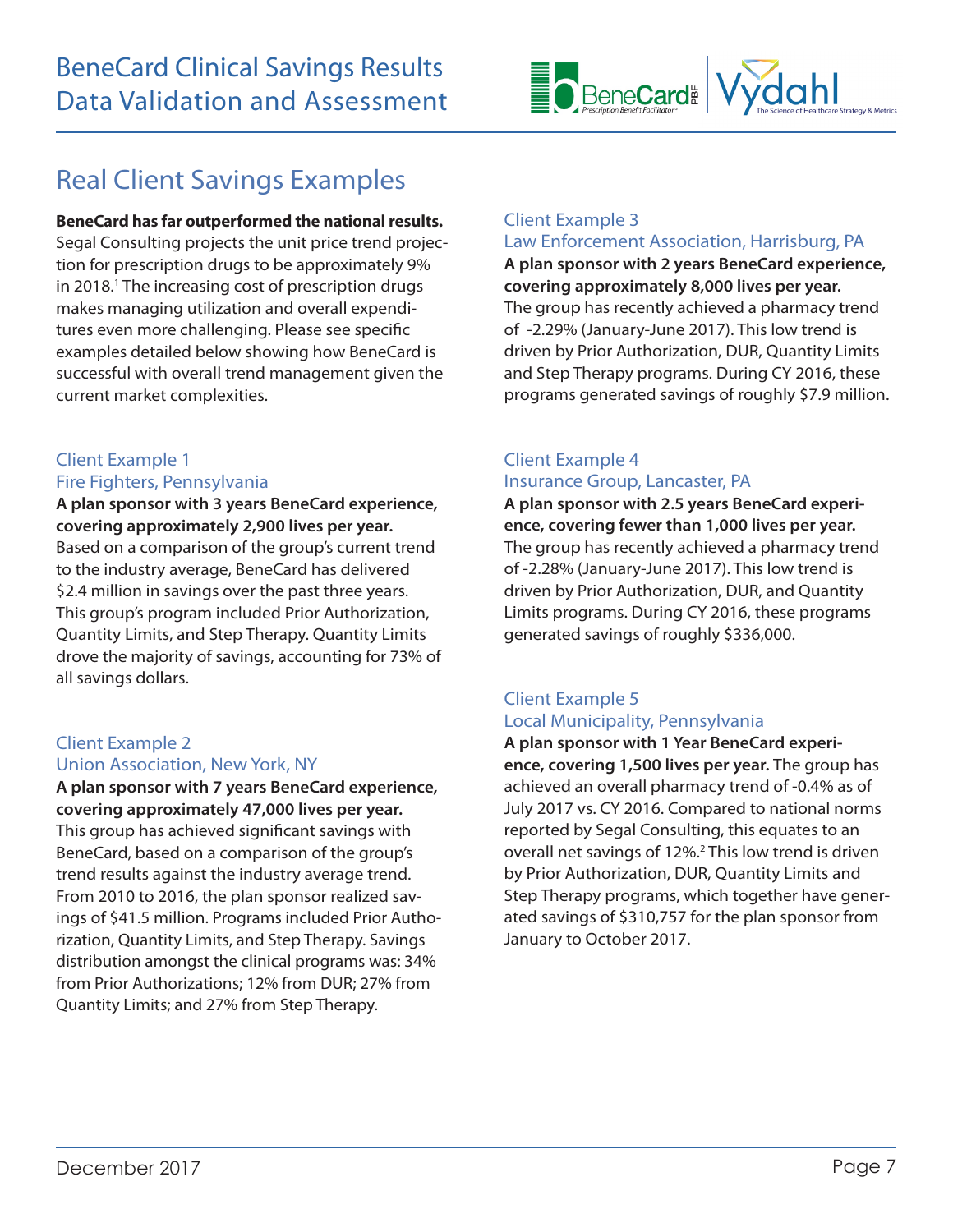

### Significant Client Savings: Management of Opioids

BeneCard policies and clinical programs are largely designed to: address fraud, waste, and abuse (FWA), which includes the use of opioids; be consistent with State and Federal guidelines; and provide comprehensive protocols to help protect plan sponsors and members.

As a result of its enhanced management of opioid medications, BeneCard has helped to control appropriate utilization. This resulted in a 21% reduction of the cost per covered member, over the 20-month period ending August of 2017, compared to opioid expenditures at the beginning of 2016. This savings is primarily due to a 14% reduction in the quantity of opioid prescriptions per utilizing member, as well as a 1% reduction in the quantity of medication units per each claim. In addition, BeneCard has reduced the percentage of opioid claims vs. total claims.

A closer look at the annual percentage of Opioid Claims vs. Total Claims shows how BeneCard has increasingly taken control of the use of opioids:

- $2014 \cdot 458\%$
- 2015: 2.43%
- 2016: 1.76%
- 2017 (through August): 1.49%

# Existing Program Guarantees

BeneCard's clinical programs follow strict protocols for appropriate utilization. For plan sponsors looking for additional clinical programs that help manage costs by focusing on member safety and effective utilization that does not prevent access to efficient care, BeneCard offers clinical program savings guarantees. The company's consistent success provides an opportunity to further support plan sponsors with shared savings rewards, and to expand risk models.

### Summary

Based upon Vydahl's analysis, BeneCard's internal analytic systems have been validated and are sound. A solid foundation is in place. BeneCard has provided significant savings to clients though its clinical programs, which focus on patient safety. The savings are evident in the most recent 12 months of data analyzed through July 2017, as shown when BeneCard's trend results are compared to those of the Conduent National Health Care Trend Survey, as well as the Segal 2017 Health Plan Cost Trend Survey.

BeneCard has, to date, exceeded clinical program target savings, as validated by Vydahl, for both individual employer groups and its total book of business. Given the high level of successful results from BeneCard's clinical management, BeneCard is positioned to expand its existing guarantee model and clinical approach in a way that further supports clients' savings results.

### References:

- (1) https://www.segalco.com/about-us/news-events/news/segal-group-projects-lower-rx-cost-trend-increases-in- 2018/#PublicSector
- (2) Conduent National Health Care Trend Survey 35th edition 2018
- (3) Prescription Drugs Are Largest Single Expense of Consumer Premium Dollars, https://www.ahip.org/prescription drugs-are-largest-single-expense-of-consumer-premium-dollars/ AHIP - March 2, 2017